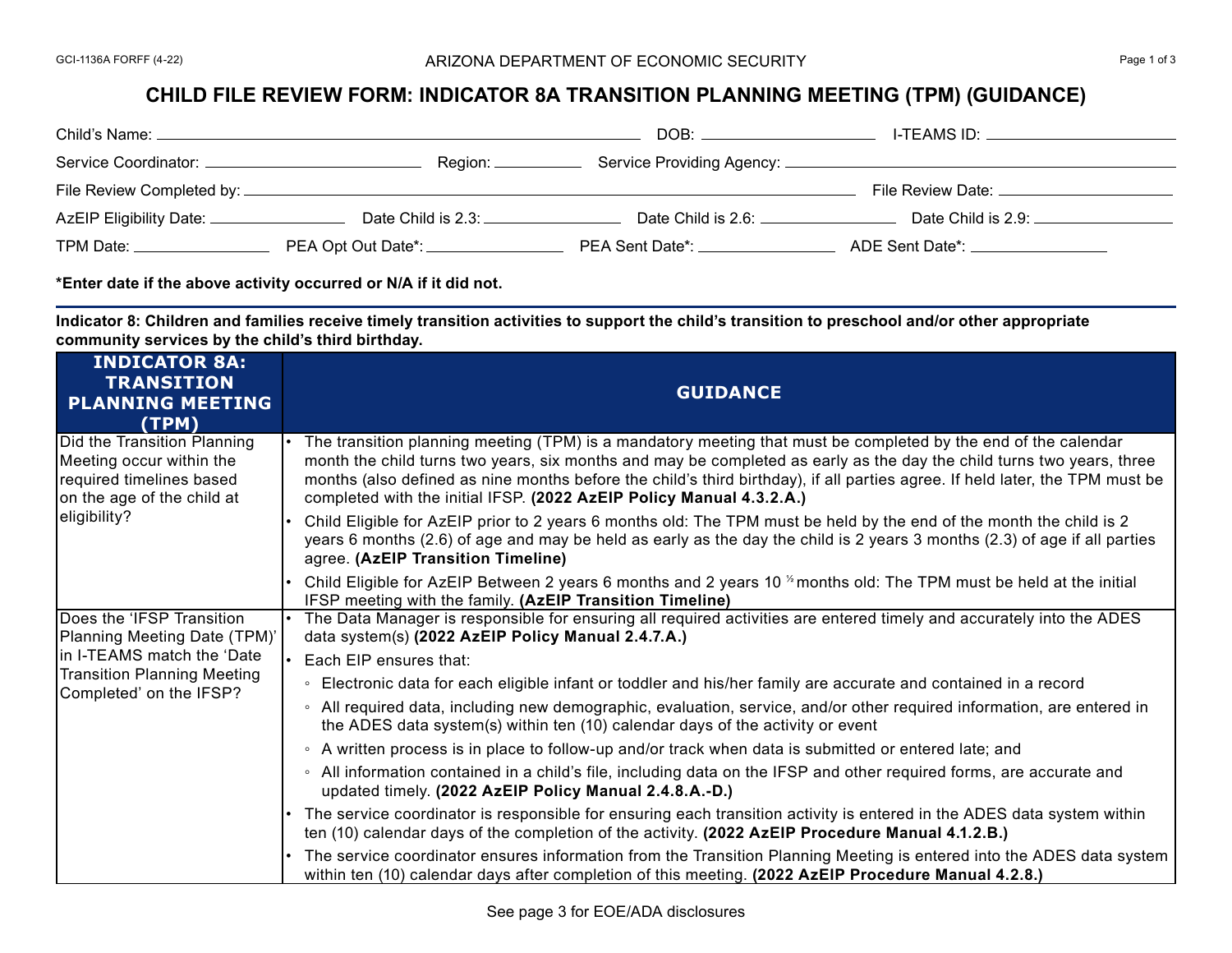| <b>INDICATOR 8A:</b><br><b>TRANSITION</b><br><b>PLANNING MEETING</b>                                                | <b>GUIDANCE (CONTINUED)</b>                                                                                                                                                                                                                                                          |  |
|---------------------------------------------------------------------------------------------------------------------|--------------------------------------------------------------------------------------------------------------------------------------------------------------------------------------------------------------------------------------------------------------------------------------|--|
| (TPM) (CONTINUED)                                                                                                   |                                                                                                                                                                                                                                                                                      |  |
| Are transition steps written on<br>the IFSP reflected in I-TEAMS<br>under 'Transition Steps<br>Documented on IFSP'? | The purpose of the transition planning meeting is to develop and document a transition plan in the IFSP. The service<br>coordinator ensures the transition plan, including transition steps and tentative timelines, is documented in the IFSP.<br>(2022 AzEIP Policy Manual 4.3.1.) |  |
|                                                                                                                     | During development of the transition plan, the service coordinator, family, and team discuss and document the activities,<br>steps, and tentative timelines to support the transition of the child from AzEIP, including but not limited to:                                         |  |
|                                                                                                                     | • Status of current vision and hearing screenings, including any additional steps needed to obtain current screenings                                                                                                                                                                |  |
|                                                                                                                     | • All potential preschool, community, and other options available through the child's health insurance and/or public<br>agencies that the parent would like to explore                                                                                                               |  |
|                                                                                                                     | ∘ Parent's acknowledgement that their informed consent is required before information about their child and family is<br>shared with future programs                                                                                                                                 |  |
|                                                                                                                     | • Activities to prepare the child for changes in service delivery, including outcomes and services to help the child adjust<br>to and function in a new setting                                                                                                                      |  |
|                                                                                                                     | ∘ Parent's decision regarding PEA notification and understanding of their right to opt out of PEA notification to the<br>school district and ADE                                                                                                                                     |  |
|                                                                                                                     | • Parent's decision to hold or not hold a transition conference and who they would like invited if they would like one                                                                                                                                                               |  |
|                                                                                                                     | ∘ Any other activities identified by the IFSP team to support the transition of the child. (2022 AzEIP Policy Manual<br>$4.3.3.F.1.-7.)$                                                                                                                                             |  |
|                                                                                                                     | A TPM must be held to develop and document on the IFSP the child and family's transition plan, including the steps,<br>outcomes, and any services needed to support the child and family's transition out of AzEIP. (2022 AzEIP Procedure<br><b>Manual 4.2.1.)</b>                   |  |
|                                                                                                                     | The IFSP transition plan must include documentation of the following:                                                                                                                                                                                                                |  |
|                                                                                                                     | • Date of the child's most recent vision screening within the past 12 months                                                                                                                                                                                                         |  |
|                                                                                                                     | • Date of the child's most recent hearing screening within the past 12 months or steps that will be taken to obtain one                                                                                                                                                              |  |
|                                                                                                                     | ◦ Preschool options, community resources, and options available through the child's insurance or other public agencies<br>that may be available to the child and family upon transition out of early intervention, including steps and tentative<br>timelines to obtain them         |  |
|                                                                                                                     | • The need for the parent to provide informed consent before information about the child and family will be shared with<br>anyone involved with the transition process                                                                                                               |  |
|                                                                                                                     | • The family's questions, concerns, and priorities regarding transition, including any outcomes or services needed to<br>support the child and family through the transition process                                                                                                 |  |
|                                                                                                                     | • The parent's understanding that the service coordinator will share the child and family's demographic information with<br>the local school district and Arizona Department of Education (ADE) unless the parent opts out of this notification                                      |  |
|                                                                                                                     | • The parent's agreement or disagreement with holding a transition conference with the local school district to discuss<br>possible preschool options                                                                                                                                |  |